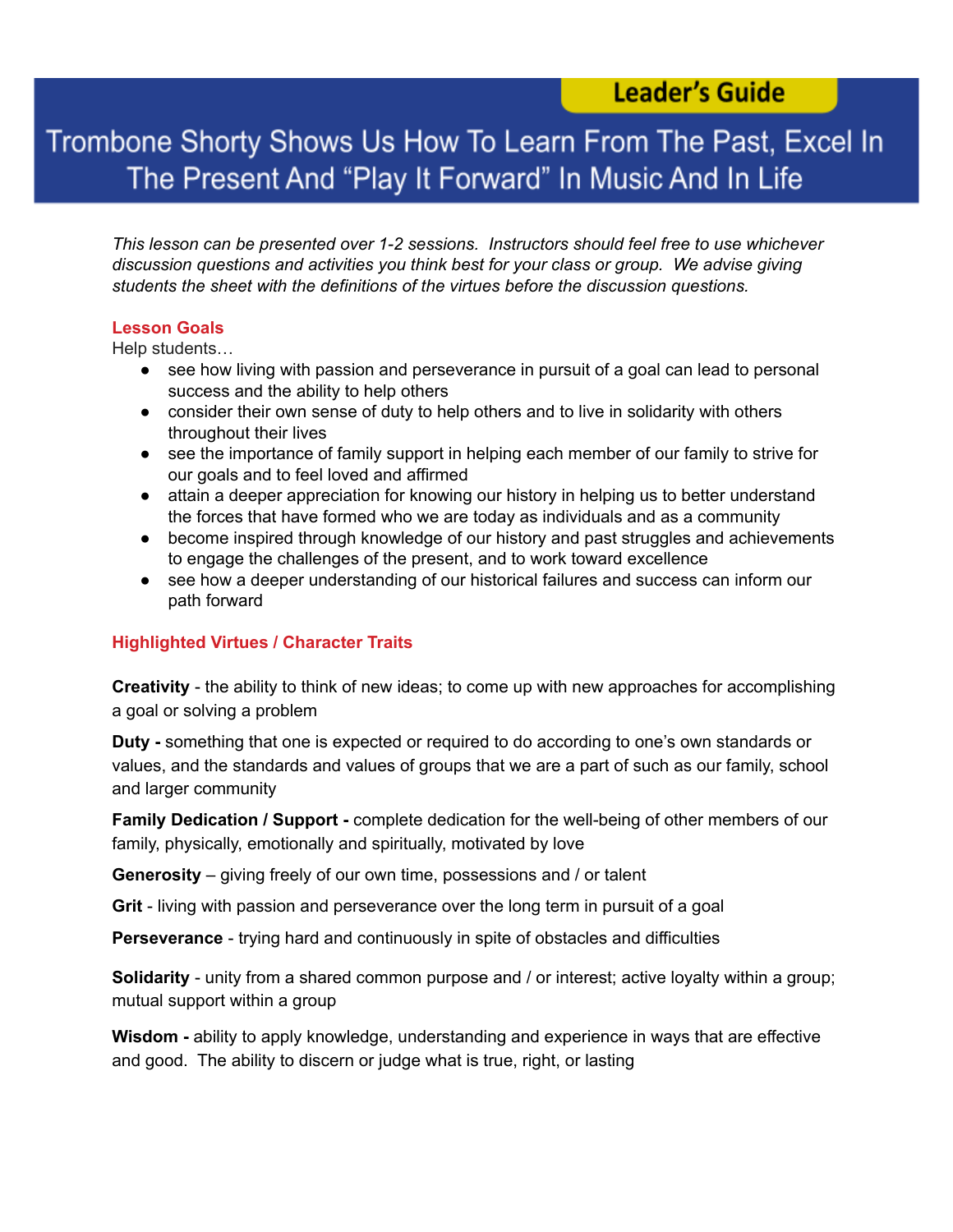#### **Leader Introduction:**

Today we're going to learn about a musician who goes by the unique name of Trombone Shorty. Trombone Shorty grew up as Troy Andrews in a neighborhood of New Orleans that was poor in material things but wealthy in music and tradition. Trombone Shorty is now a world-famous musician who has won a Grammy award, played with Usher, the Foo Fighters and was even invited to the White House to play for President Obama. We're going learn about Troy Andrews life from a couple of videos that bring us into his childhood, the history of jazz, show us his amazing success today and how Andrews is giving back to his community. During Black History Month it's especially good for us to see why history has been so important to Troy Adams and how this can be a model for our lives.

#### **Lesson Videos:**

WWOZ Interview (please play until 7:00) <https://www.youtube.com/watch?v=ZRYUhh0y4tA>

Leader Transition: Now let's see a little more on the impact the older musicians had on Trombone Shorty, and also how Trombone Shorty is now giving back to his community.

PBS Interview (Please start at 2:00 and play until the end) <https://www.youtube.com/watch?v=YJ4qseA2kko>

Additional videos your class or group may be interested in are presented on page 5.

#### **Leader Summary:**

Trombone Shorty's life shows us why it's important to know our history, how our history can be a foundation and source of inspiration to strive for excellence today, and how learning from our history can help us to better move forward in our own unique way.

**Discussion Question Options:** *(discussion prompts / answers are in parentheses)* Before beginning our discussion, let's read over the virtues and their definitions, found in the online lesson as a separate document.

- 1. Troy Andrews loves his family and the neighborhood he grew up in. What are some of the key things he speaks about and that we saw in the videos that made his neighborhood and childhood so special? (music was everywhere and a joyful part of his community's daily life; Andrew's older brother and many other musicians encouraged him to play and helped him to have a passion for music; the older musicians took the time to play with the kids in the neighborhood, taught them and challenged them to be able to play the music they played; Andrews also spoke about how the older musicians cared about the kids in their community.)
- 2. This wasn't covered in the videos, but Trombone Shorty wasn't able to play a real instrument until he found a used, broken trombone in the garbage, and then played it every day and night so that he could be good enough to play in his older brother's band. At the age of 10 Trombone Shorty and his friends were so good they formed their own band. What virtues does this part of Trombone Shorty's life reflect? (**grit** in living with passion and **perseverance** in pursuit of his goals of becoming a great musician and leading his own band)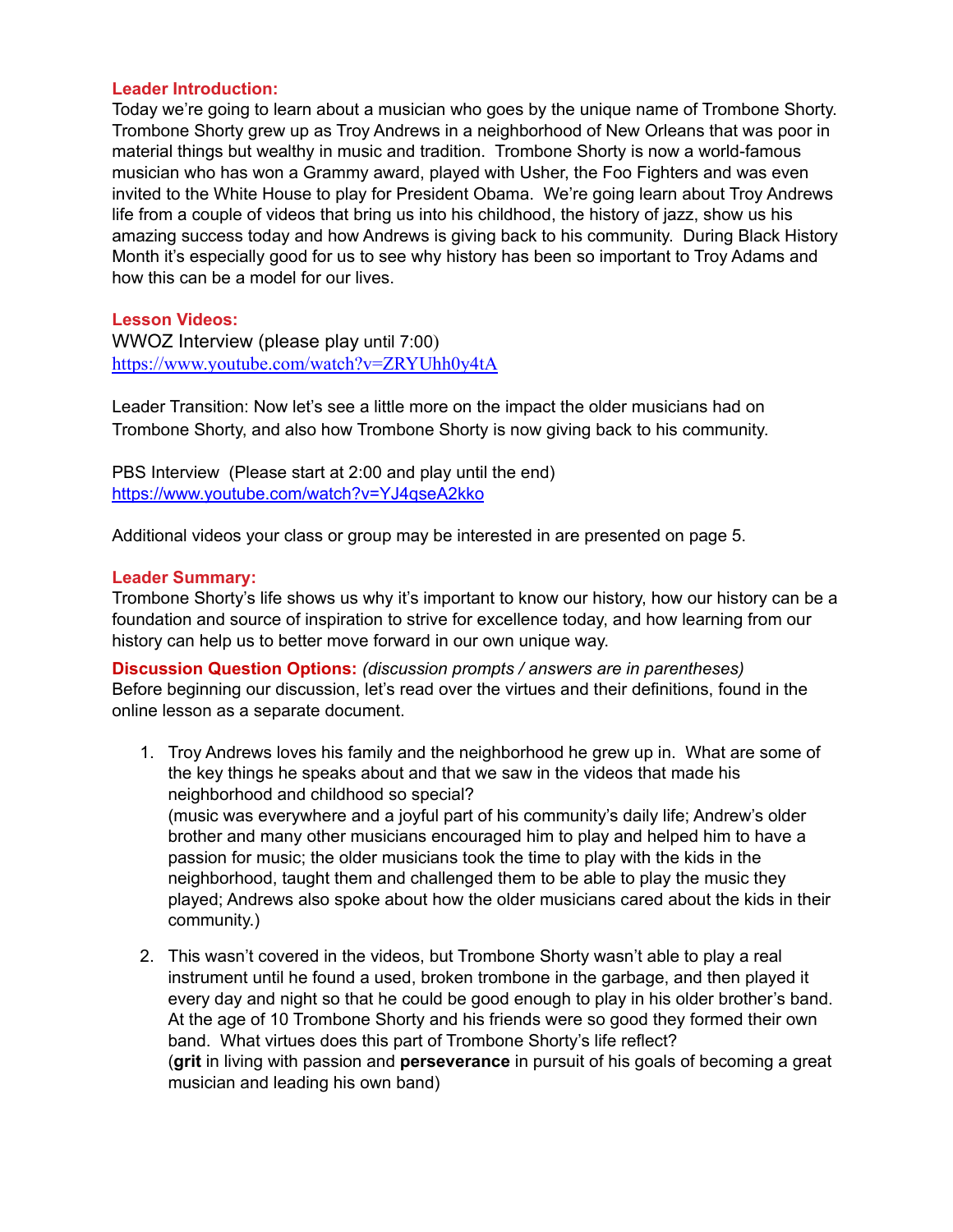3. In the interview, Trombone Shorty said "Older musicians always wanted to make sure I understood where everything started before I could be good at or understand where I needed to be later on in life so they told me to respect the music that came before and make sure I pay attention."

Do you agree with this that Trombone Shorty would become a better jazz performer if he understood its history, why or why not? And do you think it made a difference that he was able to learn the history of jazz from older musicians that he looked up to? (Learning the history of jazz likely helped him to better understand it, and learning about it from people he admired likely inspired him to want to practice and excel in playing it.)

4. Trombone Shorty's life is very focused on music but let's talk about whether Trombone Shorty's desire to understand the past to help him be better now, and to understand where he needs to go in the future speaks to life as a whole.

How does knowing our history help us to better understand who we are today as an individual, as a family and as a larger community and nation? (Knowing our history gives us an understanding of the events and forces that have formed our family, and have formed us as an individual member of our family. The same is true for our community and nation.)

How can knowing our history inspire us to become better today? (Knowing the struggles and accomplishments of the past can inspire us to engage our struggles and challenges with a sense of determination that we can improve as an individual, as a family, as a community and nation.)

How does understanding our history help us to define a better path forward? (By learning what has succeeded and failed in our past, we can more wisely chart out our own course for the future for ourselves, for our families and for our community.)

- 5. What do you think are some of the events and movements in our nation's history that can inspire us to take on the challenges of today? (abolitionist movement to end slavery; civil rights movement to address discrimination against blacks and in more recent years against other minorities; the suffrage movement in securing the right for women to vote; sending a man to the moon)
- 6. What do you think are some of the events and movements in our nation's history that can inspire us to take on the challenges of today? (abolitionist movement to end slavery; civil rights movement to address discrimination against blacks and in more recent years against other minorities; the suffrage movement in securing the right for women to vote; sending a man to the moon)
- 7. Trombone Shorty took the older musicians advice and formed his own style and sound, mixing rock with funk and soul and a little bit of jazz to create his own unique style and sound? What does he call his new style of music? (supafunkrock)

What virtue has Trombone Shorty lived out in mixing jazz with other types of music and creating his own sound? (creativity)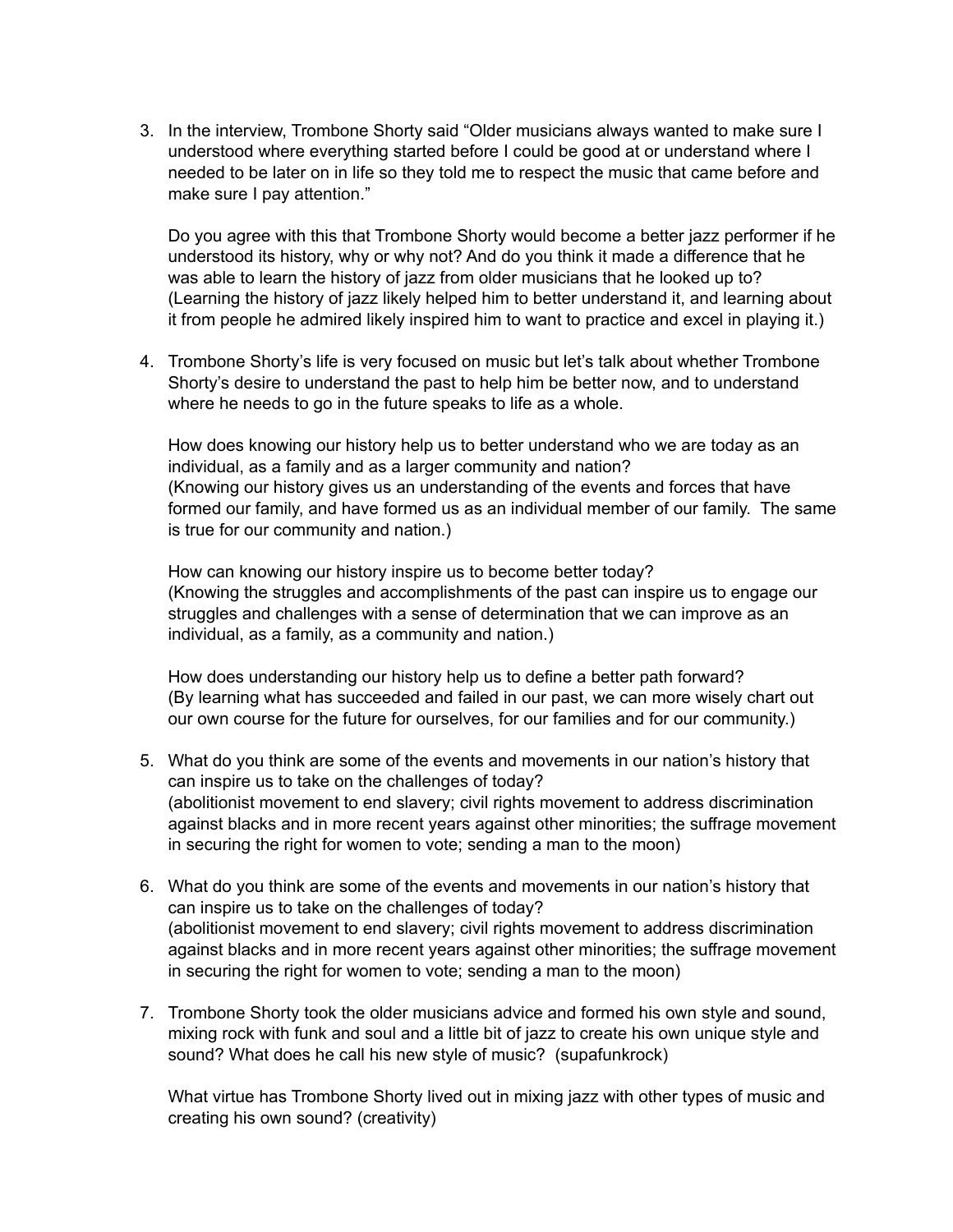- 8. Trombone Shorty said of the older musicians he grew up with, "the most important thing they drilled in my head was to be open minded and learn all kinds of music." Again, do you think that approach to music is a good way to approach our lives, and if yes, why? (We don't have all the answers on our own and we can learn a lot from others. By learning different perspectives and beliefs, we have a better chance of finding the truth and what may work best for our lives.)
- 9. The New Orleans music community has a tradition of "Playing it Forward". One way to do this is to be **generous** in sharing our gifts and living in **solidarity** with future generations. How is Trombone Shorty living with generosity and solidarity in his life? (He built a foundation to help children in New Orleans become exceptional musicians by enabling them to play with, and to be taught by accomplished musicians and mentors.)

How important do you think it is to be mentored in having someone walk a journey with us and to teach us?

(mentors can help bring an endeavor like music, sports and academics to life by teaching us through their own life story; can inspire us by making an endeavor more personal and relevant for us; can inspire us to work and persevere towards a goal simply by showing us they care about us and our success as a person)

Do you think you would want to be a mentor for others when you get older?

#### **Journal Writing Options**

- 1. Trombone Shorty loves his family and the community he grew up in. Write about some of the things that you like about your family and / or one of your communities. For a community it doesn't just need to be your neighborhood, it can be a sports team, group of friends, a club or your school.
- 2. Write a short essay on a person or movement from history who is inspiring to you and why? Include a description of what they did, their goals and what lessons from their life or movement you want to live out.

#### **Extended Activity:**

Organize students into teams and ask each team to make a presentation to your group on a historical event, person or movement related to black history that has formed in a significant way who we are today. Some examples are the abolitionist movement to end slavery; civil rights movement; impact of the march on Selma, Dr. Martin Luther King, and many other black leaders lesser known but still important. Each team should present on:

- goals of the movement, endeavor or individual
- strategies employed to achieve the goals
- risks and costs borne by those who were part of the movement or endeavor
- results of the movement or endeavor and how it has formed who we are today as a nation and for us as individuals
- future goals that a movement may still have left to achieve